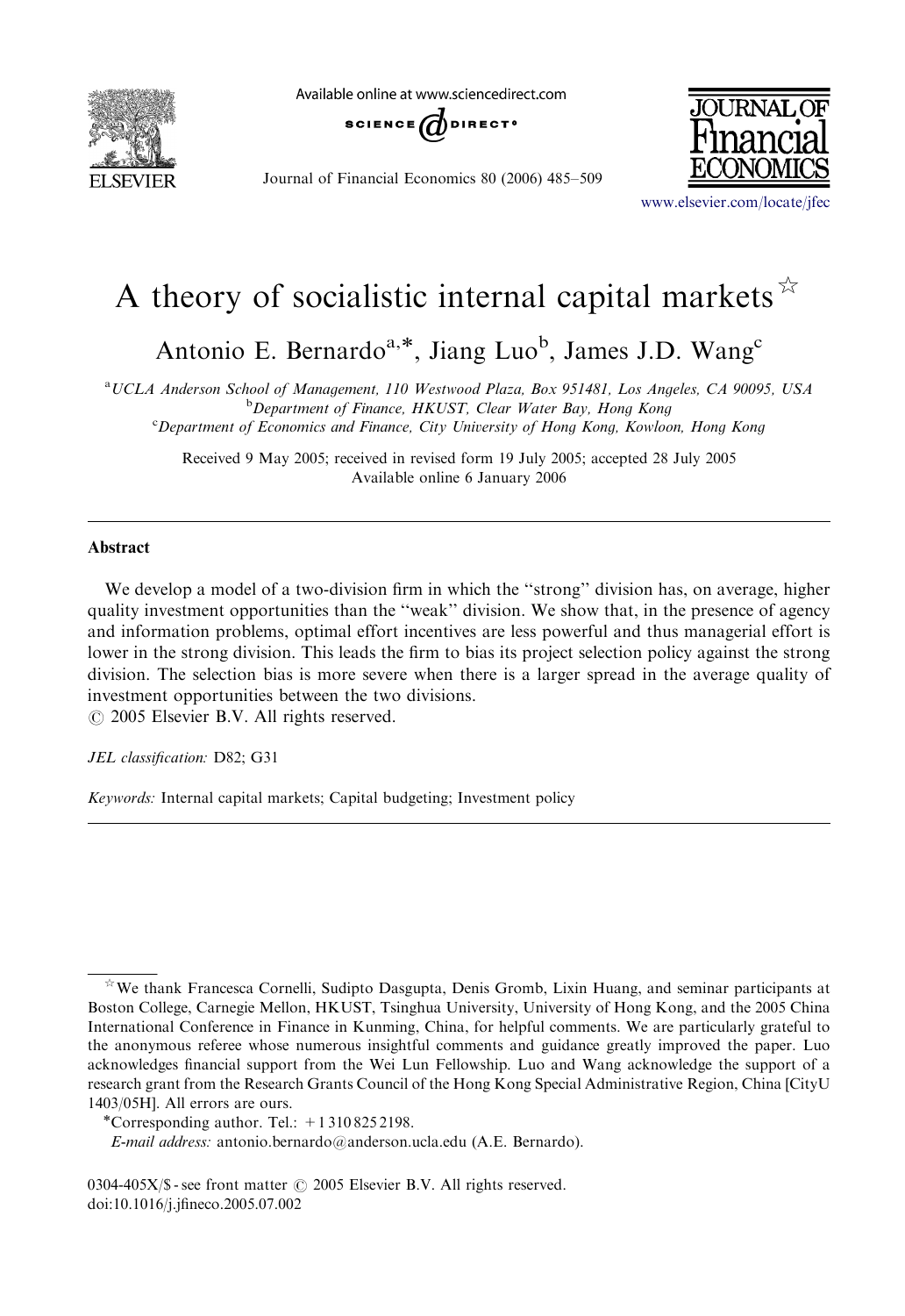## 1. Introduction

A vast majority of corporate investment is financed with internal funds.<sup>1</sup> Since investment decisions made using internal funds are not subject to the same scrutiny from the external capital markets as those funded with new equity or debt issues, it is important to examine how effectively internal capital markets allocate funds to their best use. Although this research question is difficult to tackle directly, the availability of data on investments by major business lines (segments) of U.S. public companies allows researchers to compare investment decisions in conglomerate firms against investment decisions in focused firms. The related empirical literature typically shows that investment in one division of a conglomerate firm is sensitive to the cash flows of unrelated divisions and that conglomerate firms invest less in divisions from industries with good investment opportunities and more in divisions from industries with poor investment opportunities compared to their focused counterparts (see, e.g., [Lamont, 1997; Scharfstein, 1998; Shin](#page--1-0) [and Stulz, 1998; Rajan et al., 2000; Gertner et al., 2002\)](#page--1-0).<sup>2</sup> Moreover, the empirical literature finds that this socialistic behavior is more severe when there is more diversity in the quality of investment opportunities across divisions in the firm ([Rajan et al., 2000;](#page--1-0) [Lamont and Polk, 2002; Billett and Mauer, 2003](#page--1-0)).<sup>3</sup>

These empirical observations are difficult to reconcile with agency models at the level of the CEO. For example, if the CEO has empire-building preferences, such models would predict overinvestment in all divisions instead of a reallocation of funds from strong to weak divisions. Accordingly, two recent models go a level deeper into a firm's hierarchy and focus on the role of rent-seeking activity by division managers. First, [Scharfstein and](#page--1-0) [Stein \(2000\)](#page--1-0) develop a model in which managers divert their time away from productive effort to enhance their outside options and increase their bargaining power when negotiating total compensation. The authors argue that such behavior is more problematic with respect to managers of weak divisions because the opportunity cost of being unproductive is relatively low for them. One way to mitigate this problem is to offer the manager a cash payment to refrain from such behavior. However, Scharfstein and Stein suggest that if there is another layer of agency between the CEO and shareholders, the CEO may prefer to distort investment in favor of the weak division rather than increase cash payments to the manager because the latter comes from discretionary funds (which the CEO can control and potentially divert to himself) rather than investment funds (which are assumed to be under the control of shareholders). One problem with this explanation is

<sup>&</sup>lt;sup>1</sup>The use of internal funds as a percentage of total investment for nonfinancial corporations in the U.S. ranged from 72% to 108% annually between the years 1990 and 2000 [\(Brealey and Myers, 2003](#page--1-0)). The same percentage exceeds two-thirds in Germany, Japan, and the U.K. [\(Corbett and Jenkinson, 1997\)](#page--1-0). <sup>2</sup>

<sup>&</sup>lt;sup>2</sup>The typical empirical strategy is to use the median Tobin's q of (traded) stand-alone firms in an industry to measure the quality of investment opportunities in a (non-traded) division of a conglomerate firm. [Chevalier](#page--1-0) [\(2000\),](#page--1-0) [Whited \(2001\)](#page--1-0), [Bernardo and Chowdhry \(2002\),](#page--1-0) [Campa and Kedia \(2002\),](#page--1-0) and [Gomes and Livdan \(2004\)](#page--1-0) argue against this empirical strategy because the decision to diversify (i.e., form a conglomerate) is endogenous and may be determined in part by the quality of the division's investment opportunities, and thus the median  $q$  of stand-alone firms may not be an accurate measure of the investment opportunities of a conglomerate division. A notable exception to the finding of socialistic cross-subsidization is that of [Maksimovic and Phillips \(2002\)](#page--1-0) who use plant-level data from manufacturing firms and find that these firms reallocate resources in favor of strong plants when they experience a positive demand shock.

 $K<sup>3</sup>K$ hanna and Tice (2001) show that firms with operations in multiple divisions of the same broad industry do not engage in inefficient cross-subsidization.